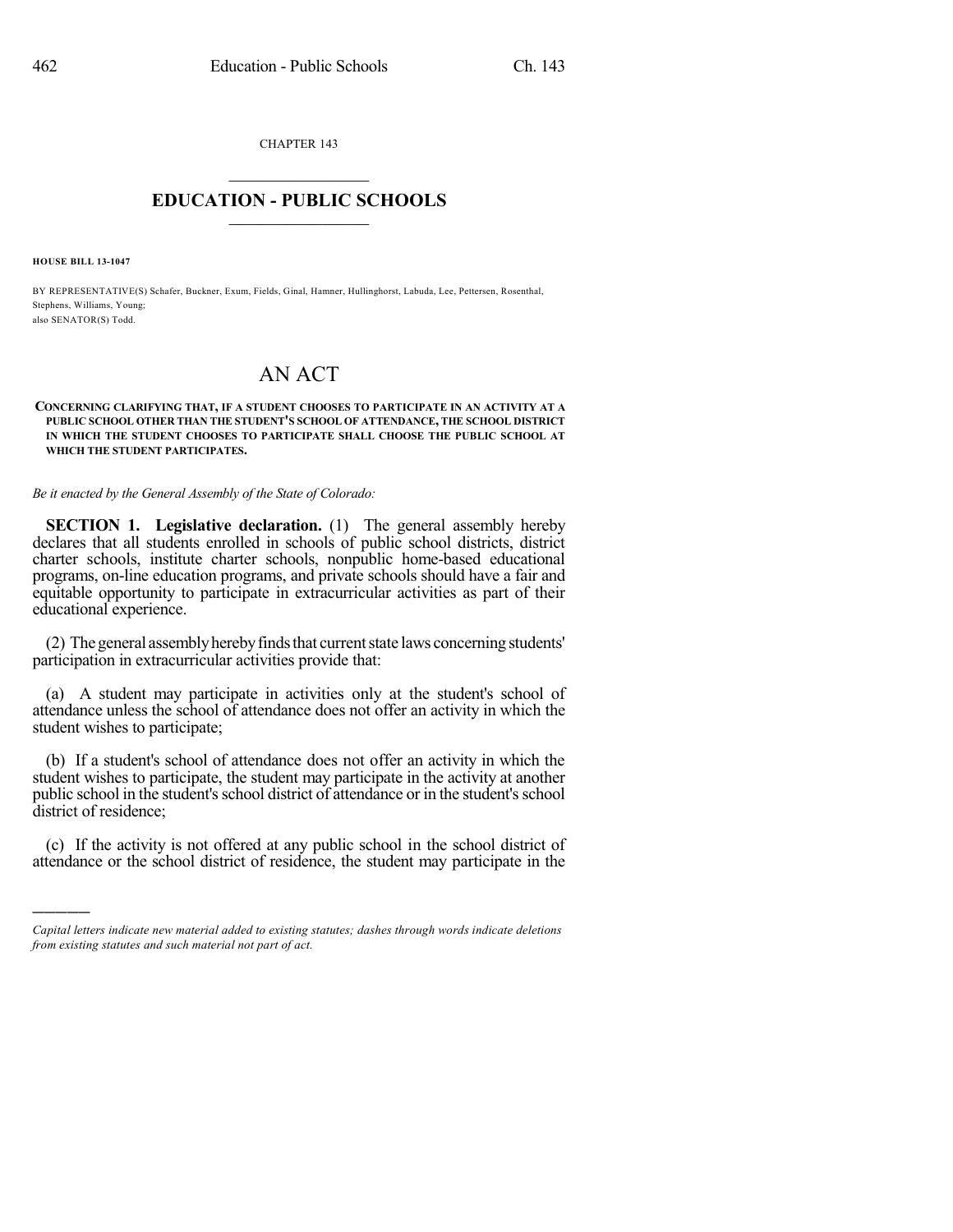activity at a public school in a school district that is contiguous to the student's school district of residence or at the nearest public school that has the facilities for and offers the activity, even if the public school is not in a contiguous school district; and

(d) If an activity is not offered at the student's school of attendance and the student chooses to participate in the activity at a public school in a contiguous school district, the school district in which the student chooses to participate chooses the public school at which the student participates. In choosing a public school, the school district must choose the public school that offers the greatest number of activities in which the student wishes to participate.

(3) The general assembly further finds that:

(a) Current state law concerning students' participation in extracurricular activities also includes a provision that suggests that in cases where a student may participate in an activity at a school other than the student's school of attendance, the student, rather than the school district where the student wishes to participate, may choose the school where he or she will participate in the activity;

(b) This provision conflicts with the other statutory provisions concerning students' participation in extracurricular activities and has created the opportunity for parties to circumvent the intent of state law and violate rules of the Colorado high school activities association, a statewide high school activities association, regarding:

(I) Recruiting of players;

(II) The creation of "super teams" composed of recruited students, which teams may establish long-term dominance and ongoing championships, thereby creating the public perception of unfairness in interscholastic athletic competition; and

(III) The displacement and exclusion of in-district students from their own schools' teams.

(4) Now, then, the general assembly hereby declares that:

(a) If an activity is not offered at a student'sschool of attendance and the student chooses to participate in the activity at another public school, the school district in which the student chooses to participate shall choose the public school at which the student shall participate; and

(b) In choosing a public school, the school district shall seek to maximize all students' opportunities to participate in extracurricular activities and shall consider certain factors, including but not limited to:

(I) Which public school of the school district offers the most activities in which the student wishes to participate;

(II) Which public school or schools of the school district are nearest to the student's residence;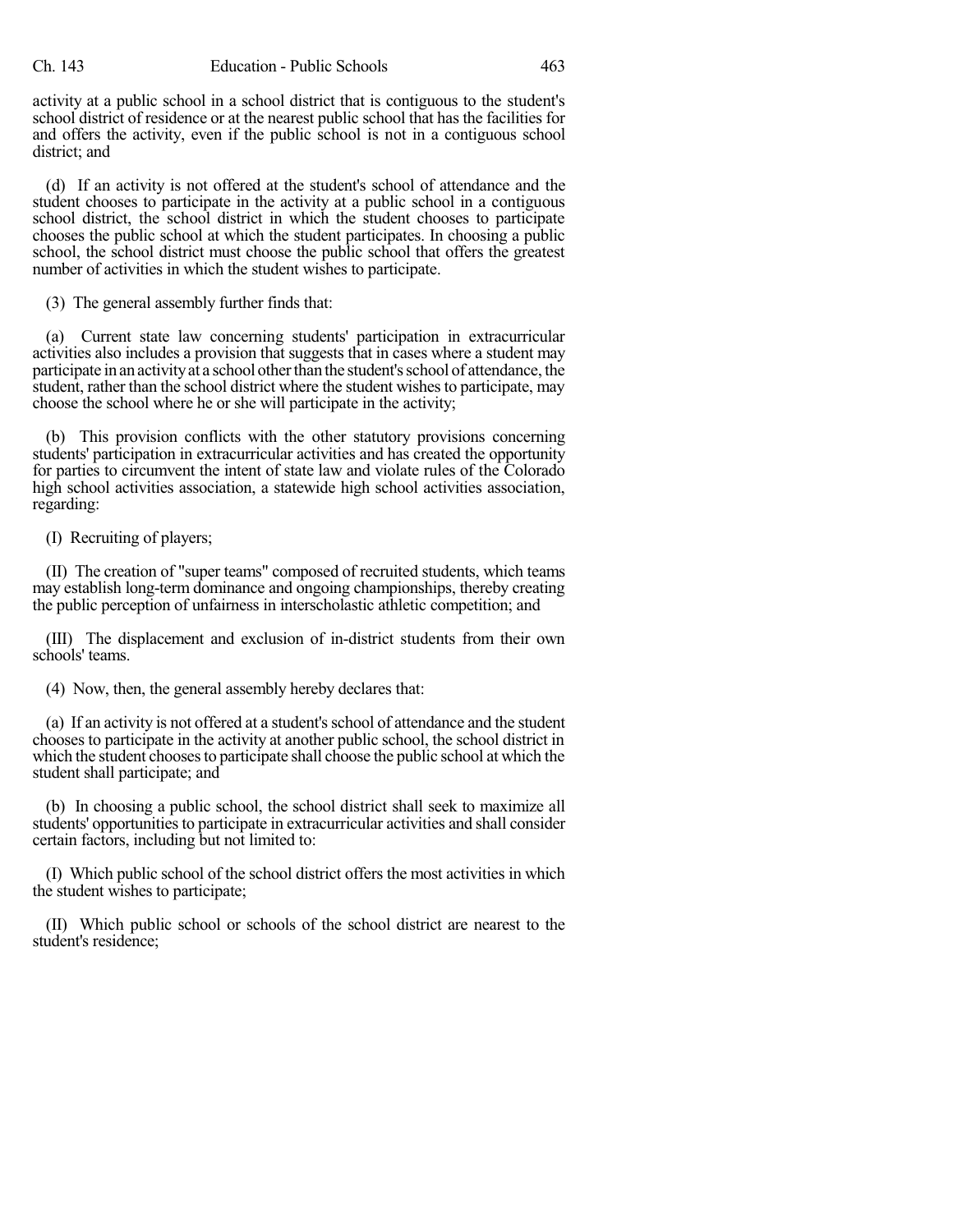(III) The preferences of the student's parents or legal guardians; and

(IV) Such issues as may be presented for the school district's consideration by a statewide high school activities association.

**SECTION 2.** In Colorado Revised Statutes, 22-32-116.5, **amend** (2) (c) and (2) (d); and **repeal** (3) (c) as follows:

**22-32-116.5. Extracurricular and interscholastic activities.** (2) (c) If an activity is not offered at the student's school of attendance and the student chooses to participate in the activity at a public school in a contiguous school district AS PROVIDED IN PARAGRAPH (b) OF THIS SUBSECTION (2), the school district in which the student chooses to participate as provided in paragraph (b) of this subsection  $(2)$ , shall choose the public school at which the student shall participate. In choosing a public school, the school district shall choose the public school that offers the greatest number of activities in which the student wishes to participate. SEEK TO MAXIMIZE ALL STUDENTS' OPPORTUNITIES TO PARTICIPATE IN EXTRACURRICULAR ACTIVITIES AND SHALL CONSIDER CERTAIN FACTORS, INCLUDING BUT NOT LIMITED TO:

(I) WHICH PUBLIC SCHOOL OF THE SCHOOL DISTRICT OFFERS THE MOST ACTIVITIES IN WHICH THE STUDENT WISHES TO PARTICIPATE;

(II) WHICH PUBLIC SCHOOL OR SCHOOLS OF THE SCHOOL DISTRICT ARE NEAREST TO THE STUDENT'S RESIDENCE;

(III) THE PREFERENCES OF THE STUDENT'S PARENTS OR LEGAL GUARDIANS; AND

(IV) SUCH ISSUES AS MAY BE PRESENTED FOR THE SCHOOL DISTRICT'S CONSIDERATION BY A STATEWIDE HIGH SCHOOL ACTIVITIES ASSOCIATION.

(d) A student may participate in activities at more than one school of participation during the same school year only if the original school of participation does not offer an activityinwhich the studentwishestoparticipate.THIS LIMITATION APPLIES REGARDLESS OF WHETHER THE STUDENT PARTICIPATES IN ACTIVITIES AT A PUBLIC OR NONPUBLIC SCHOOL.

(3) (c) In choosing whether to participate in activities at a public or nonpublic school, the student shall choose the school of participation that offers the greatest number of activities in which the student wishes to participate. The limitation on the number of schools of participation specified in paragraph (d) of subsection (2) of this section applies regardless of whether the student participates in activities at a public or nonpublic school.

**SECTION 3. Act subject to petition - effective date.** This act takes effect at 12:01 a.m. on the day following the expiration of the ninety-day period after final adjournment of the general assembly (August 7, 2013, if adjournmentsine die is on May 8, 2013); except that, if a referendum petition is filed pursuant to section  $1(3)$ of article V of the state constitution against this act or an item, section, or part of this act within such period, then the act, item, section, or part will not take effect